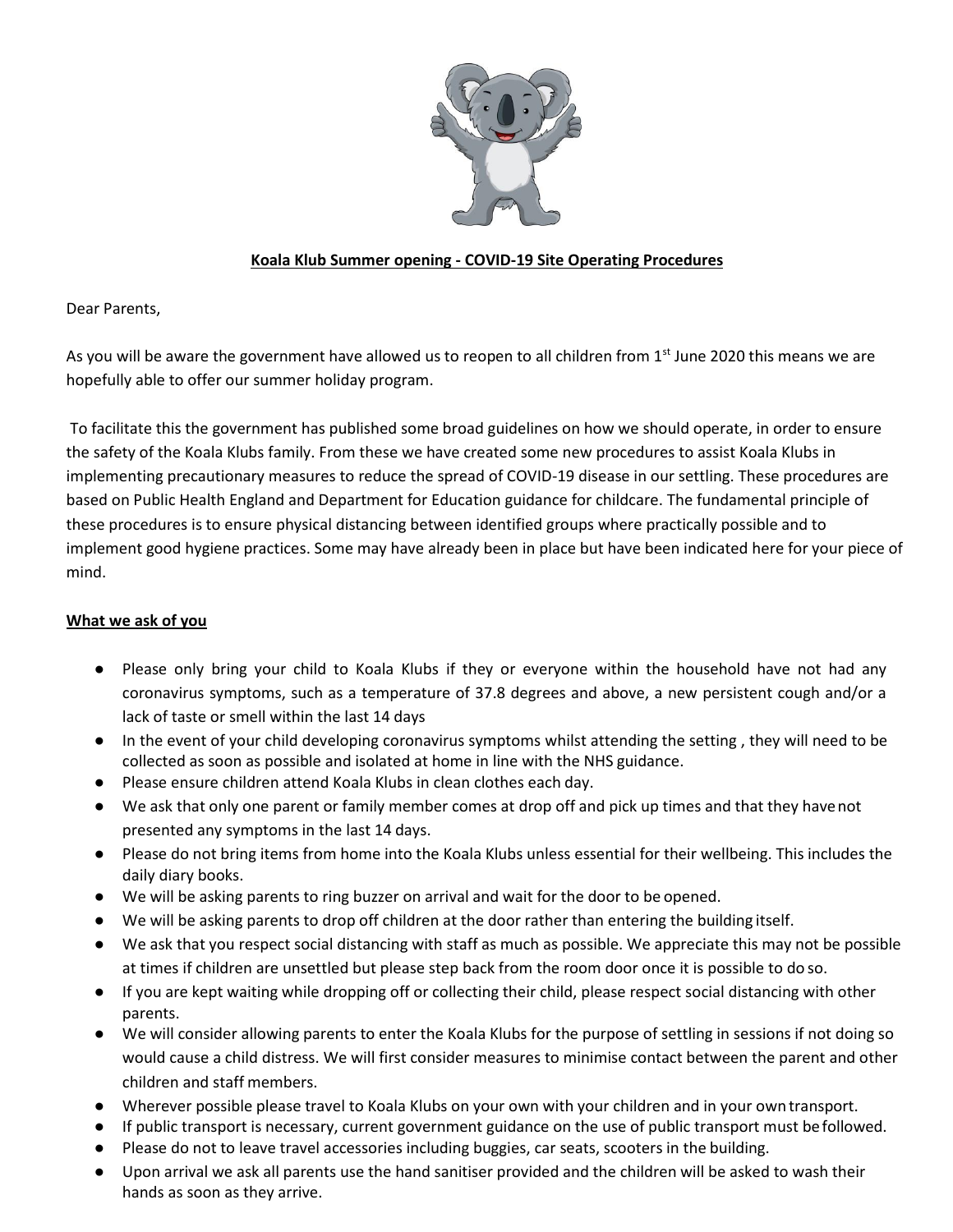● In order to for us to complete our enhanced cleaning schedule we ask that all children are picked up before 5:30pm whenever possible.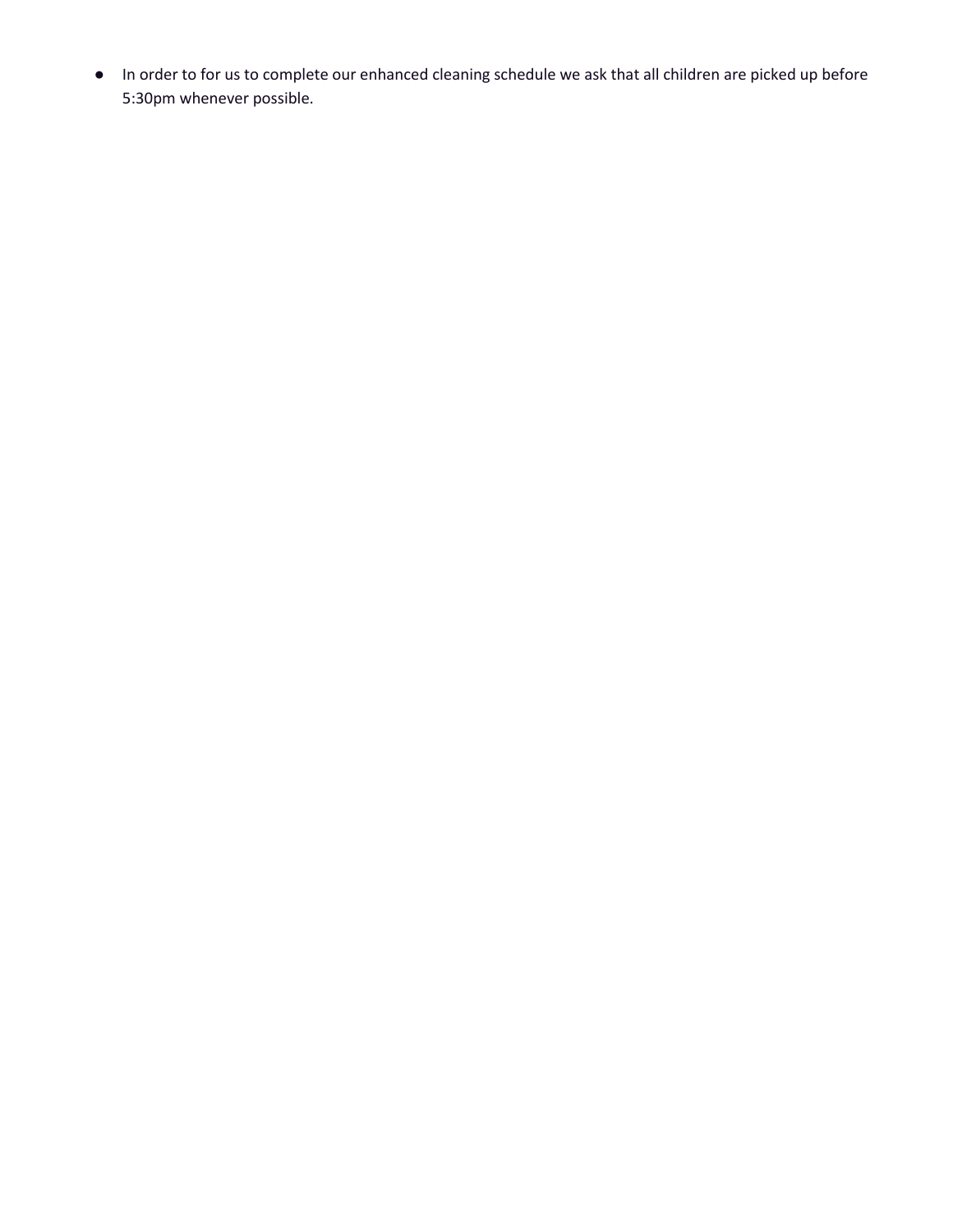# **What we will be doing**

# Children

- The majority of our day will be outside where possible
- Only children who are from a symptom free household or have completed the required isolation period will be allowed to attend the setting.
- We will not be taking temperatures of children on arrival but ask parents to monitor their children's temperatures. We will take temperatures as our normal procedures if we suspect symptoms.
- Children will be supported in age appropriate ways to understand the steps they can take to keepthemselves safe including regular hand washing and sneezing into a tissue.
- Children will be supported to understand the changes and challenges they may be encountering as a result of Covid-19.
- Staff will also ensure they are aware of children's attachments and their need for emotional support at thistime.
- Children must have their own packed lunch and snacks visits ti the vending machines will not be permitted
- We will not be using the daily diary books for the time being.
- In the event of your child developing suspected coronavirus symptoms whilst attending the setting, theywill need to be collected as soon as possible and isolated at home in line with the NHS guidance.

#### **Staff**

- Staff will only attend the Koala Klubs if they are from a symptom free household, have completed the required isolation period or achieved a negative test result.
- We be taking temperatures of staff on arrival but will if symptoms are suspected.
- Social distancing will be maintained during breaks.
- Staff members will avoid physical contact with each other including handshakes, hugs etc.
- Wherever possible staff and parents will travel to the Koala Klubs alone, using their own transport.
- If public transport is necessary, current guidance on the use of public transport must be followed.
- Children and staff members will be encouraged to wash their hands frequently throughout the day.

#### **Proper hand-washing protocol**

Hand-washing is a cornerstone of our reopening plan. When in doubt, wash thoroughly and often, using liquid soap and water. Hand sanitizer that is 70% ethanol or stronger is our second preference, followed by disposable wet napkins. **We will wash our hands:**

- Upon arrival in the morning, and reentering the building throughout the day
- Whenever one's hands are visibly dirty
- After using the toilet
- After coughing or sneezing into one's hands, or into a disposable tissue
- Before eating
- We have an enhanced cleaning schedule that will be implemented that includes furniture, surfaces and children's equipment and equipment (see below for further information).
- Toilets will be cleaned after use using standard cleaning products, and sprayed with disinfectant after eachuse.
- All high-contact surfaces, including touch points and hand washing facilities, tables, door handles, taps and light switches will be disinfected at least three times daily.